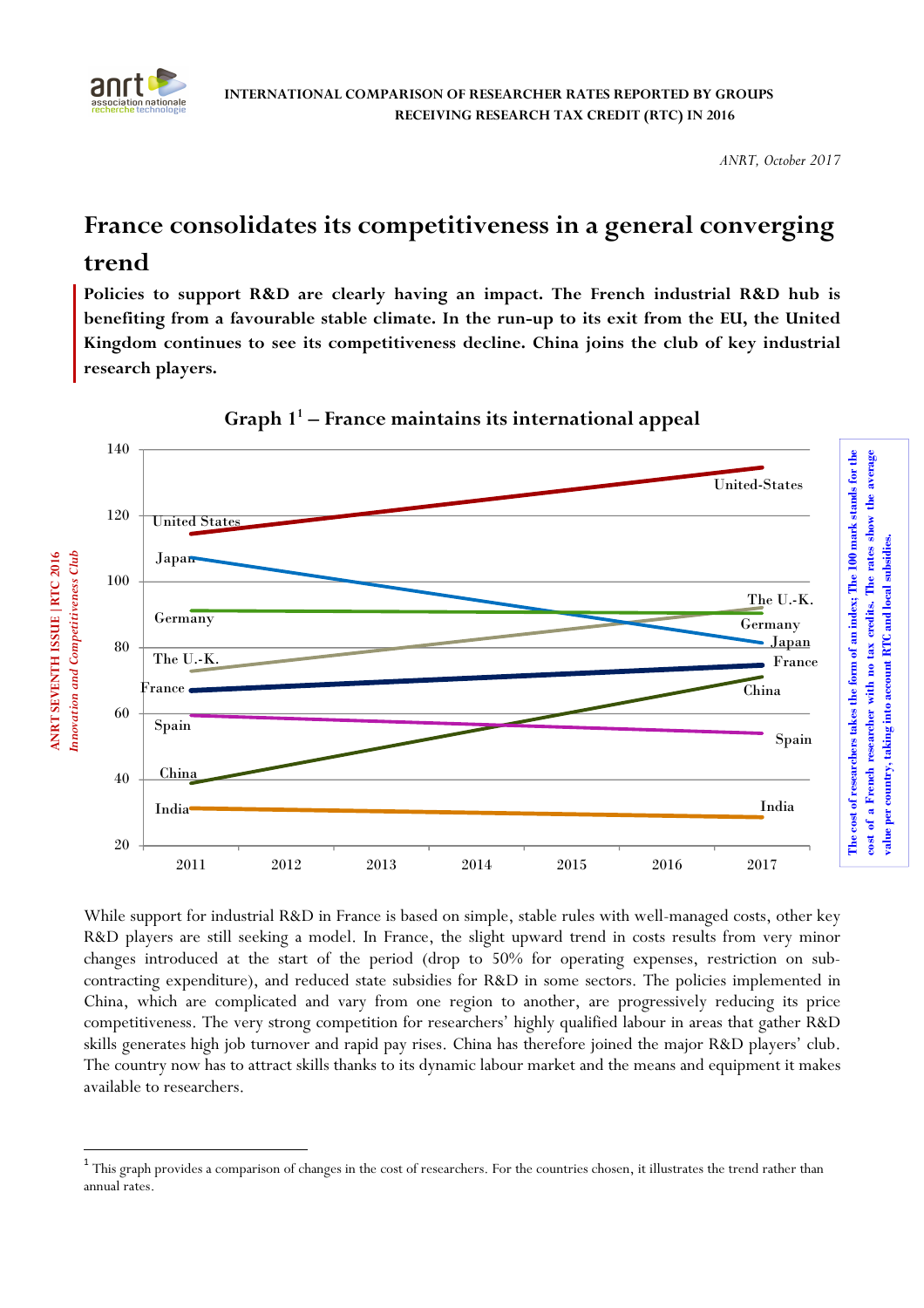Spain, which has strong and distinct regional policies, has implemented a whole range of inventive support measures for R&D. They include shrewd tax engineering and public-private partnerships in strategic domains like environmental technologies. Given the absence of a large-scale movement to establish research centres in Spain, the sustainability of this approach is questionable. In the United Kingdom, the merge of "large company" and "SME" measures put in place less than two years ago allows companies that carry out research in the country to take advantage of a more flexible definition of eligible expenses and relations with tax authorities. The result has been a direct impact on the cost of research of around -10%. In Japan, the multi-year downward trend of the cost of industrial researchers is confirmed. As a result, the country has become more attractive, although its appeal may result from a deflationist climate, especially in terms of pay. Japan remains the country with the highest share of company researchers per 1,000 employees.

# **141** 91 90  $\mathbf{Q}$ 86 81 80 79 76 **76 71** 64 52 **32** 0  $40$   $80$   $100$   $120$   $160$ United-States The Netherlands Germany Belgium The U.-K. Japan S.-Korea Canada Italy China France Brazil Spain India **Average researcher cost after incentives (2017) 100**

## **Graph 2 - Researcher rates 2017**

Reliably stable researcher costs in France have assumed an undeniable lead. According to our Panel, the Young Doctor measure acts as a powerful boost for researcher employment in companies.

In the United States, rates continue to surge. This is due to research tax credit that is only rarely advantageous, and budget cuts in public funding agencies. In the United Kingdom, as the reformed tax credit settles in, the prospect of Brexit is a cause for concern.

In Spain, researcher costs are increasingly attractive. However, national budget restraints and inter-regional competition challenge the sustainability of this model. The actual conditions for support often take shape at regional level. This is not clearly apparent in our national approach.

**<sup>|100 =</sup> Cost in France with no RTC or subsidies|**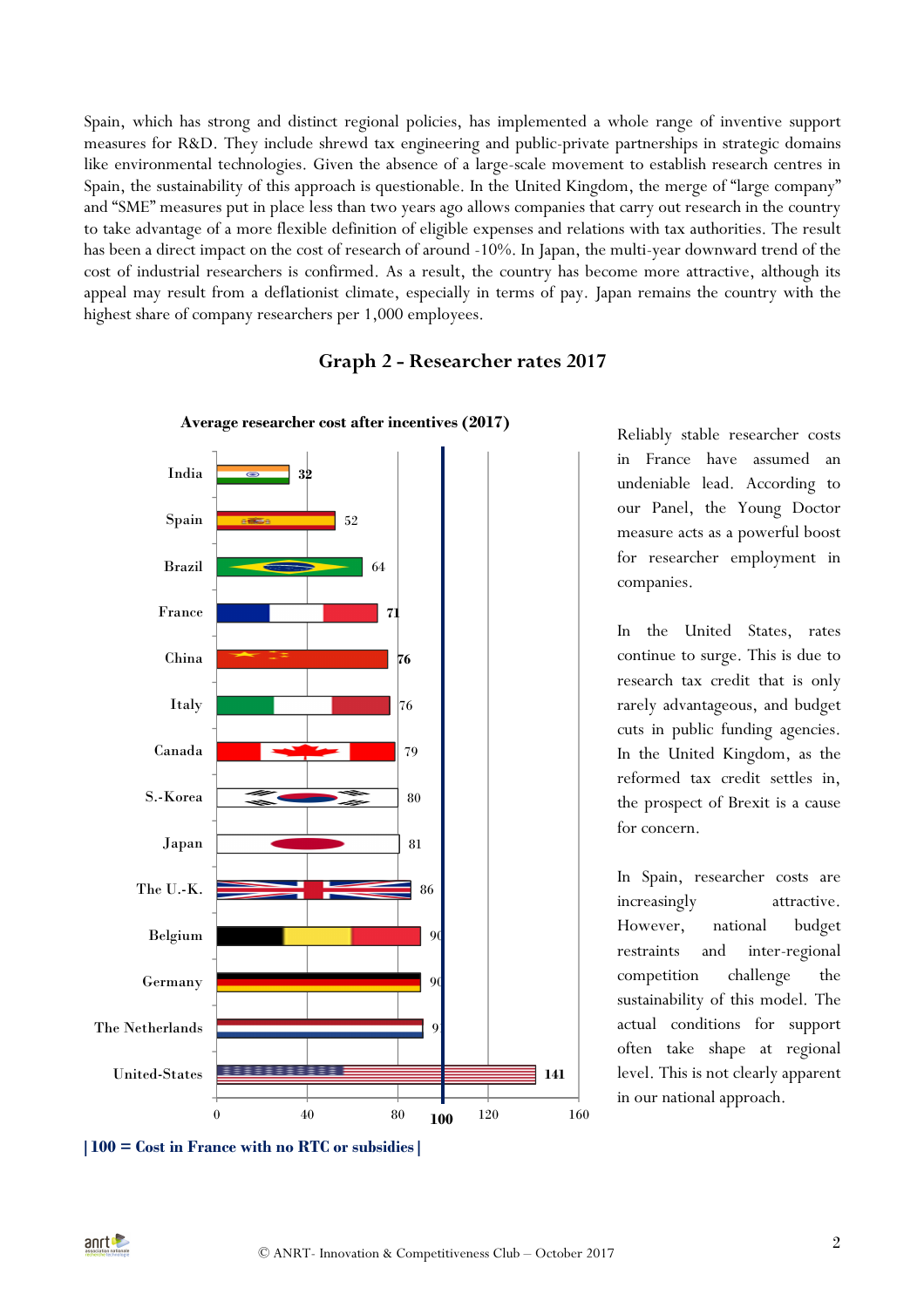

## **Graph 3 – Researcher rates and location of staff**

This year, almost 58% of research personnel in member companies of the ANRT 2017 panel are located in France (cf. flag). For these cutting-edge companies active in different sectors of very competitive high technology in dozens of countries, the preferred choice is France. And that does not mean withdrawing from zones where they aim to increase their turnover. In Europe, investing in France is highly advantageous, and business leaders make no mistake about it. Research Tax Credit is one of the main reasons. The United States increasingly stands apart – undertaking technological developments there is now twice as expensive as in France. A change in RTC would bring a high risk of drawing France, alone, into the American orbit.

## **Attractiveness: "caution fragile"**

The attractiveness of a country is a fragile affair. When asked, major research employers on the ANRT panel confirmed that the positive progress of research staff numbers in a country is ensured by maintaining competitiveness through research costs. We observe a drop in the proportion of employee numbers in some countries where researcher rates have gone up (e.g. the United Kingdom).

Maintaining effective R&D on specialized technical lines requires sustaining a significant volume of research. Within groups, research teams located in France actually compete internally with all of the other teams located elsewhere. The cost of researchers is a crucial factor for central decision-makers deciding whether to keep a research activity in a given geographic area (i.e. Europe, Asia, North America, South America).

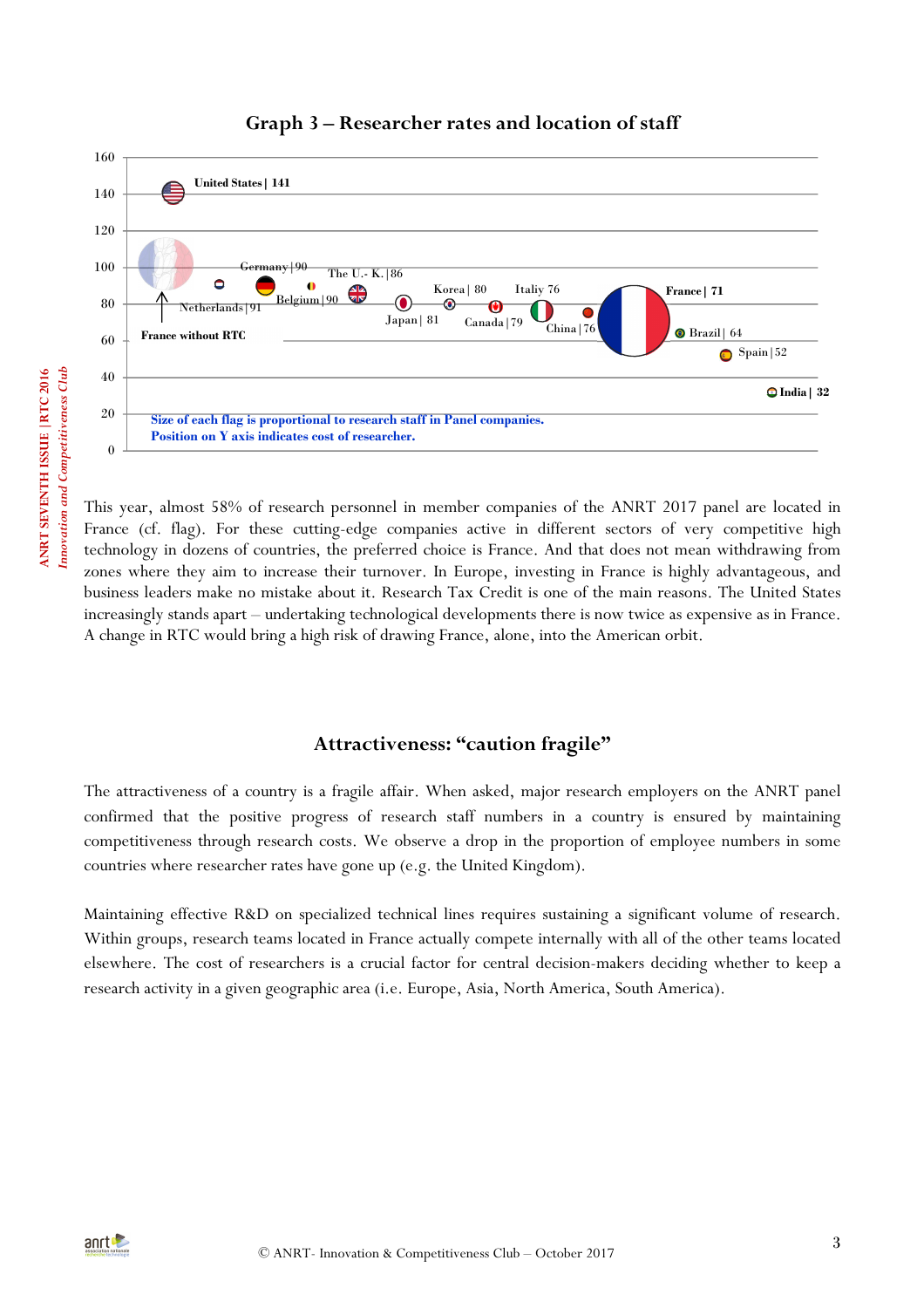# **Graph 4 –Research in operation: the impact of RTC in France**



**The 14 companies on the ANRT 2017 panel operate R&D on 131 sites in the country**.

Depending on the density of their presence, these 131 sites have a more intense (red) or less intense (green) impact on research and innovation ecosystems.

In France, 51% of ANRT 2017 panel researchers are located in the Paris region on 41 R&D sites. impact on research<br>
and innovation<br>
ecosystems.<br>
<br>
In France, 51% of<br>
ANRT 2017 panel<br>
researchers are<br>
located in the Paris<br>
region on 41 R&D<br>
sites.

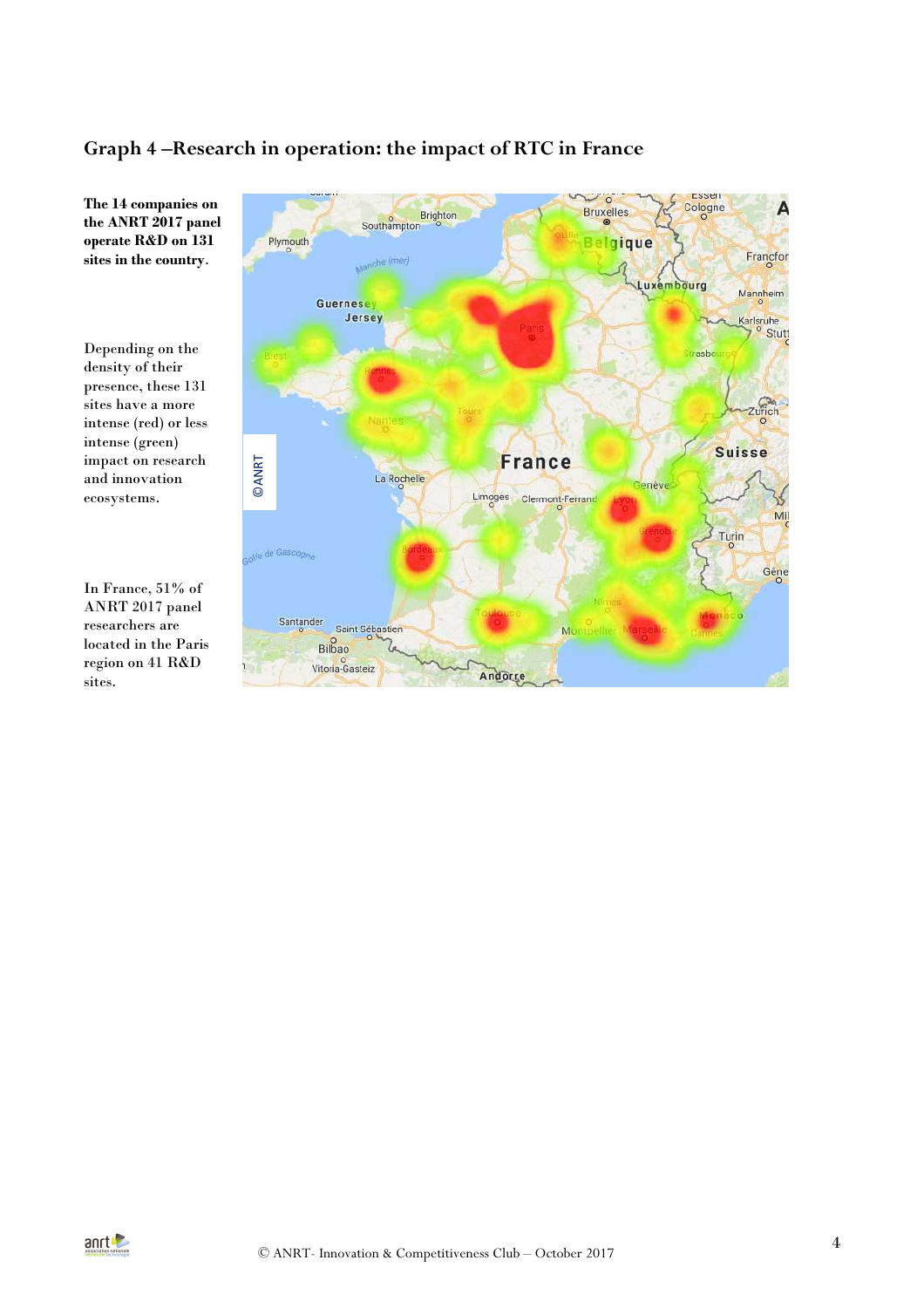**Fourteen** *international groups, members of ANRT (National Association for Research and Technology) that carry out part of their research in France, this year accepted once again to calculate and communicate to ANRT the comparative cost price of their researchers (including direct aid and tax credit) in the countries where they invest in research.* 

*These groups invest over 13 billion euros in research in the world; this year more than 67,000 researchers were included in this comparison, with a wide variety of areas of application.* 

*They have R&D teams in over 30 countries and yet on average over half of their employees are based in France! And the reason is not just habit or patriotism. The simple explanation comes down to one word: competitiveness (cost and non-cost).*